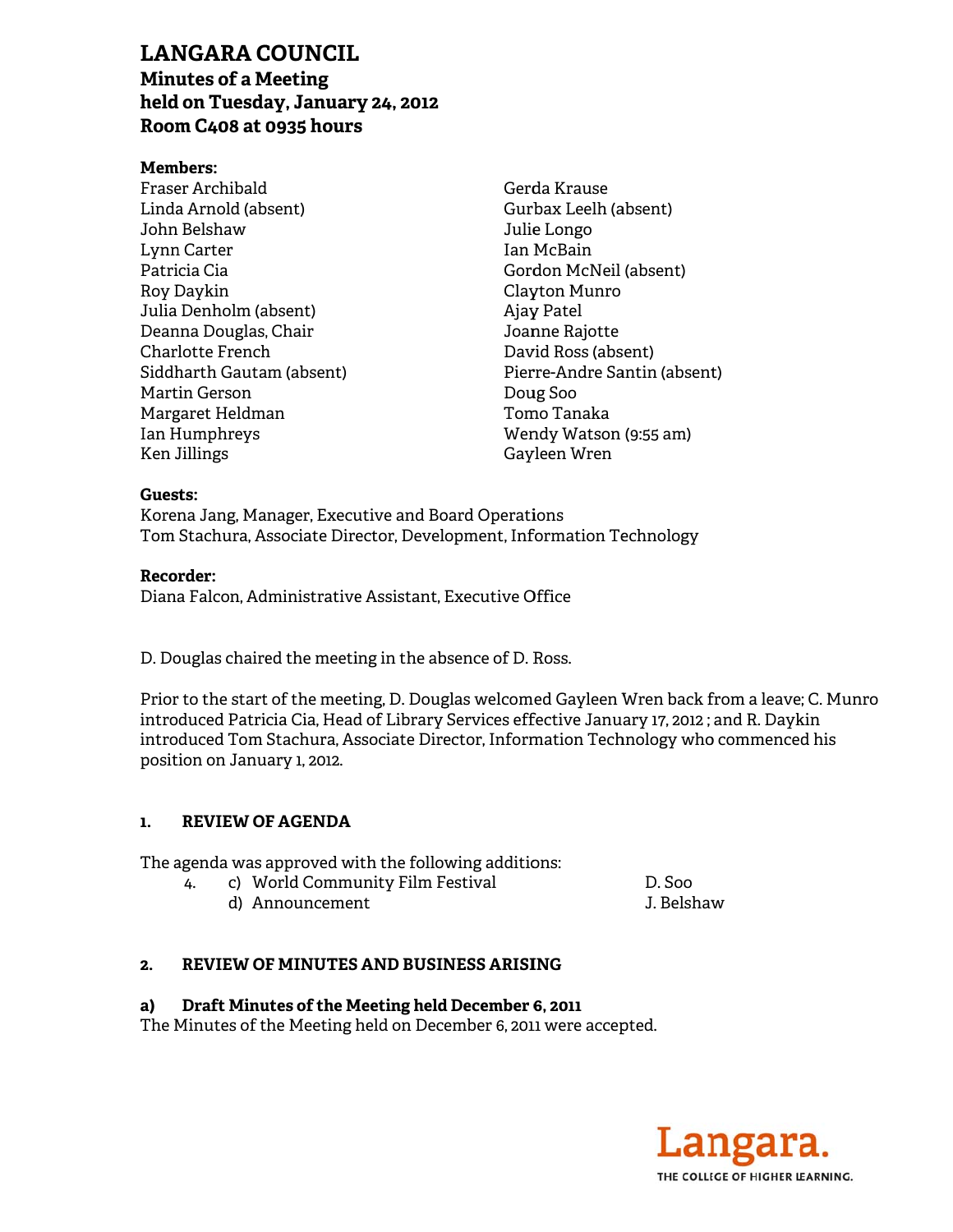**Page 2 of 3 Minutes of a Langara Council Meeting held on Tuesday, January 24, 2012** 

# **Business Arising**

# **Back to Baseline Project Update**

C. French provided an update on the Back to Baseline project noting that during the Christmas break general upgrades were made to the system that brought most of the banner modules up to the current version in preparation for next releases. Of note, registration will now remain open during future Christmas breaks. New Arts and Science students registering for the summer term are now able to select their program of study with the implementation of the web application. In addition, work is in progress to find a way to have current students identify their program of study. Focus is now on the summer registration module and any adjustments that need to be made.

# **Social Sciences & Humanities Research Council (SSHRC) Update**

J. Belshaw provided an update on Langara's application to the Social Sciences & Humanities Research Council (SSHRC) noting that formal approval of eligibility will be received by the end of January or early February, 2012. The SSHRC has advised that Langara is eligible to apply for SSHRC funding competitions.

# **3. CURRICULUM ITEMS**

# **a) Education Council Meeting held on November 22, 2011**

G. Krause highlighted the summary report of the Education Council meeting held on November 22, 2011 noting new program proposals; new courses; program changes in Nursing to accommodate new placement conditions in practice settings; course changes; and new certificate programs in Continuing Studies.

There were no items with financial implications.

The Education Council Summary Report for November 22, 2011 was received for information.

## **4. FOR INFORMATION**

## **a) 2012-2013 Budget Update**

R. Daykin noted that the Board was briefed on the 2012-2013 budget at an Administration and Finance Committee meeting held on January 16, 2012. He noted that the Committee recommended a 2% increase in tuition fees, a lift that is in accordance with government policy. The gap between revenues and expenses will be closed through increased tuition fee rates for the upcoming fiscal year. Funding will not be available for ongoing activities, but there will be some funding available for one-time initiatives. An important focus will be on reversing the declining international enrolment in Regular Studies and Continuing Studies. A review is also being conducted of miscellaneous fees (i.e. transfer credit fees, application fees, graduation fees, parking fees, etc.) and there will also be a review of testing fees. These changes, if any, will be part of the budget recommendation in March.

## **b) International Education**

D. Douglas announced that in light of G. McNeil's retirement on May 31, 2012, A. Patel will be appointed Acting Director of International Education effective April 1, 2012. Gordon will work with Ajay to ensure a smooth transition and transfer of responsibilities.